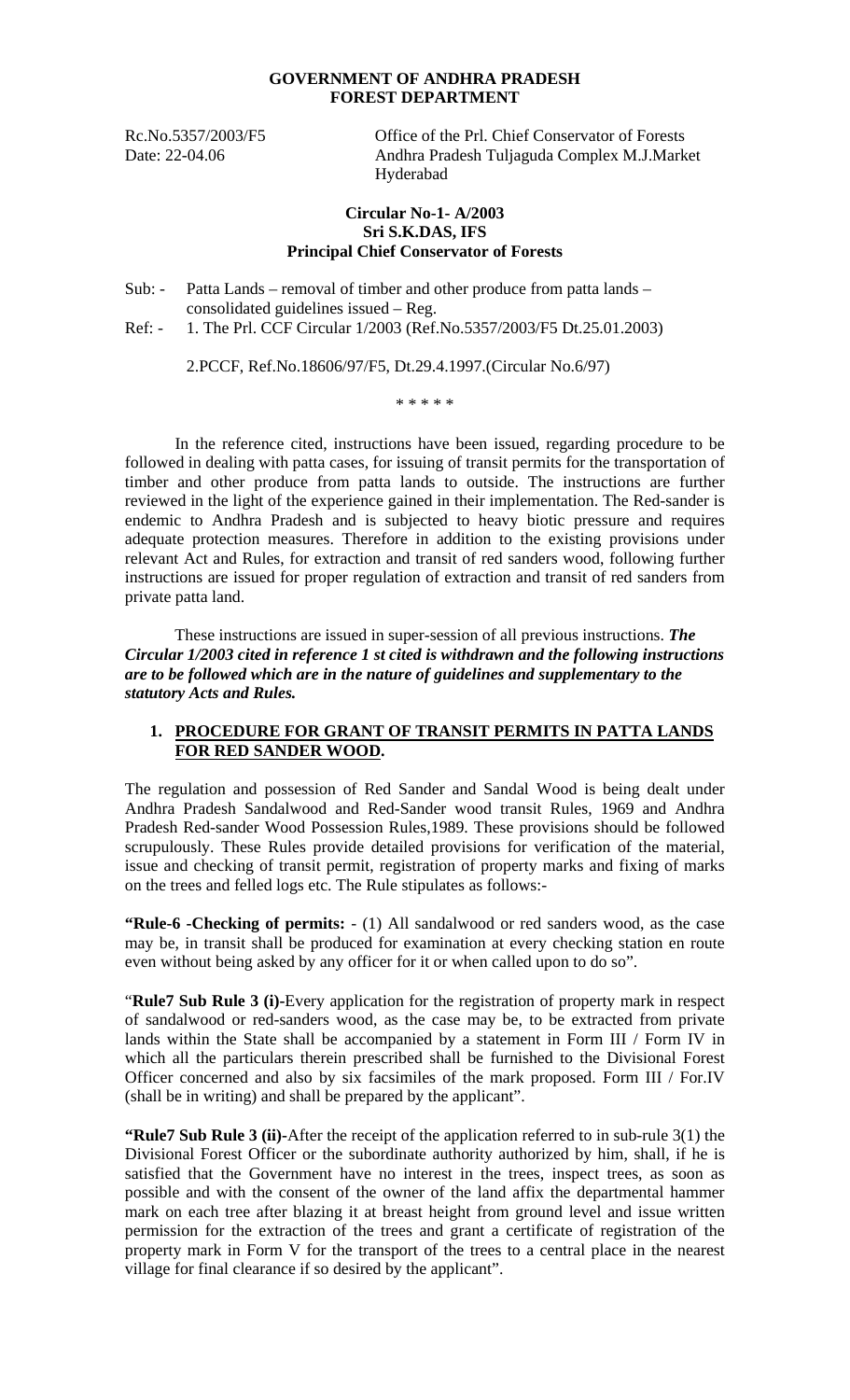**"Rule7 Sub Rule 3 (viii)(a)** –After receipt of the application for the removal of the sandal wood or the red sanders wood, as the case may be, with the statement in Form VI/Form VII containing all the particulars therein prescribed is received, the Divisional Forest Officer or [any subordinate officer authorized by him] in this behalf shall as soon as possible, inspect and identify the sandalwood or red- sanders wood, as the case may be, by verifying the girth and the departmental hammer mark put on the standing tree and by assembling all parts of each tree and satisfying himself that the wood is of the same tree that was hammer marked standing and that the details furnished by the applicant in Form VI / Form VII are correct and without error and thereafter mark all sandalwood or the red sanders wood, as the case may be [at the both ends] with Divisional pass hammer. Thereafter, the Divisional Forest Officer shall, subject to provisions of sub clause (b), grant a Certificate of Registration in Form V with as little delay as possible.

**"Rule7 Sub Rule 3 (viii) (b)** –The Divisional Forest Officer or subordinate authorized by him may require from any person, either when presenting a property mark for registration or at any subsequent time, information as to the source of origin and the quantity of sandalwood or red sanders wood, period of felling, agency, routes, depots, destination and such other details regarding his method of felling, trading or working as the Divisional Forest Officer may think necessary…………."

 **"Rule7 Sub Rule 4 (c)** – All the sandal wood or red sanders wood, as the case may be, in respect of which a property mark is registered under this sub rule shall be marked with the Divisional Pass Hammer by the Divisional Forest Officer or by the subordinate authorized by him to do so".

**"Rule 5 – Issue of Permits** :- Permits in Form-I shall be in quadruplicate and shall have all columns filled up by the Divisional Forest Officer or a subordinate officer duly authorized by him in this behalf. The Divisional Forest Officer or the subordinate officer so authorized, as the case may be, shall handover the original permit to the purchaser, send the duplicate to the Range Officer and the triplicate to the concerned Divisional Forest Officer at destination by Registered Post with Acknowledgement Due before movement of the consignment and retain the quadruplicate as counterfoil for record in his office…….."

In addition to these regulations and provisions following further instructions are issued for exercising proper control over the movement of red sander from patta lands.

- i- Estimation of yield and verification of record about the authentication of the patta land and ownership of the tree growth will be done by the concerned Divisional Forest Officer and the Divisional Forest Officer (FS) jointly.
- ii- The concerned Divisional Forest Officer shall issue felling permission if the material involved is upto 1 MT and obtain technical approval from following officers if the quantity involved is more than 1 MT as prescribed below:
	- a- More than one MT and upto Ten MT concerned Conservator of Forests.
	- b- More than Ten MT from the Prl. Chief Conservator of Forests.
- iii- Transit Permits will be issued by the concerned Territorial FRO and the FRO Flying Squad Party jointly only after Red Sander is loaded into the lorry.
- iv- At the check posts apart from general verification of the material in transit a sample check of 10 to 15 logs shall also be carried out for verifying the dimensions as per invoice enclosed. This should be done within shortest possible time.
- v- In the check post a separate register should be maintained for RS wood and the dimension of 10-15 logs as mentioned in (iv) above should be recorded in this register.

## **II- PROCEDURE FOR GRANT OF TRANSIT PERMITS IN ALL OTHER TYPES OF PATTA LANDS (Other than Red Sander and Sandal Wood) :**

i. Person intending to fell and transport tree growth existing on the patta lands, shall make an application to this effect to the territorial DFO concerned in the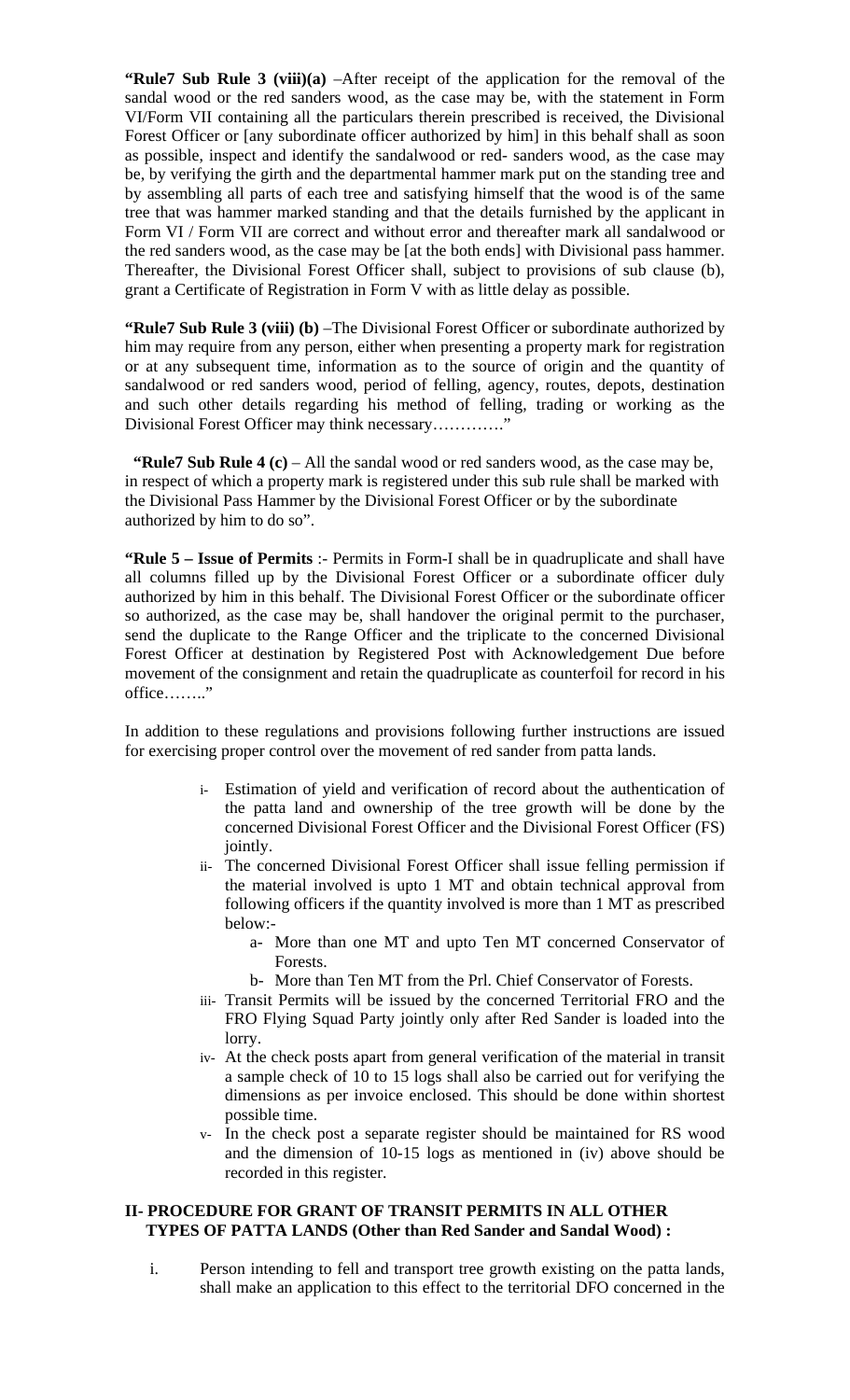proforma prescribed in the Annexure-I along with all the relevant information as enclosures.

- ii. on receipt of the application, the DFO shall examine the same, specially the MROs **CERTIFICATE OF TITLE ON PATTA PRODUCE'** as prescribed under Rule 5(3)of the A.P Forest Produce (Transit) Rules 1970 furnished by the applicant.
- iii. The proforma for the above certificate, as per above Rule, is to be prescribed by the CFs concerned. A draft 'Certificate of Title on Patta Produce' is prepared and appended herewith as **Annexure-II**
- iv. The CFs are requested to examine the same and if deemed fit, adopt the same as such or with modifications depending on the local requirements. The Divisional Forest Officers must ensure that the applicants furnish the certificate in complete shape in all aspects. If the DFOs take action on the incomplete Certificates which later on result into irregular sanction of Transit Permits, **the DFO alone shall be held responsible**.
- v. For verification whether all the required information has been furnished by the land owner in the application form along with annexure, a **check slip** is prescribed and appended herewith as **Annexure. III.**
- vi. With regard to furnishing information in the 'certificate' by MRO, a copy of the instructions issued to Tahsildars, Revenue Divisional Forest Officer s and Collectors of Telangana, by the Commissioner of Civil Supplies and Ryotwari Settlement, from Board of Revenue, regarding enquiry to be conducted by Tahsildars and Revenue Divisional Officers regarding title on timber and other produce on patta lands, during 1964, is enclosed herewith as **Annexure-IV**. The same will be quite useful.
- vii. DFOs shall send a copy of the Application form along with the copy of certified map of the patta land to the FRO for field verification.
	- a. The FRO shall verify the location and extent of patta land and certify to the effect that the same is located outside the RF. If there is any variation, the same shall be reported to the DFO at once. The distance of patta land from nearest RF shall also be reported.
	- b. The applicant shall get all the tree growth enumerated and enumeration list prepared. For preparation of enumeration list, proforma as prescribed in the DET Manual and A.P Forest Dept. Code Form No. 3A on page No. 328 shall be adopted.
	- c. Enumeration list shall be prepared in triplicate using carbon paper, each page duly signed by the applicant.
	- d. Forest Section Officer concerned or any other section officer deputed for this purpose, shall test check 100 % of the enumeration done, by the pattedar and shall put his signatures on every page in token of having test checked the same.
	- e. The FRO shall test check 10% of the enumeration at random sample basis covering the entire area and attest the entries checked by him in the enumeration list putting his dated initials, so that, the date of test check is recorded.
	- f. If the extent of the patta land exceeds 2.00 Ha 10 % of the entries shall be test checked by the Sub – DFO/DFO concerned.
	- g. In Patta lands where no yield of timber is expected, and by and large only firewood/root-wood is expected, the pattedar should lay sample plots of 10 M X 10 M size for every one Acre(0.4 Ha) and arrive at the yield of firewood as well as faggot/root wood as the case may be such wood should not be heaped but stacked in regular shaped stacks before arriving at yield figures. All the sample plots and stacks shall be test checked by FSO. Whenever the number of sample plot laid is 5 or more, FRO shall test check 20 % of the sample plots i.e. 1 plot for every 5 plots.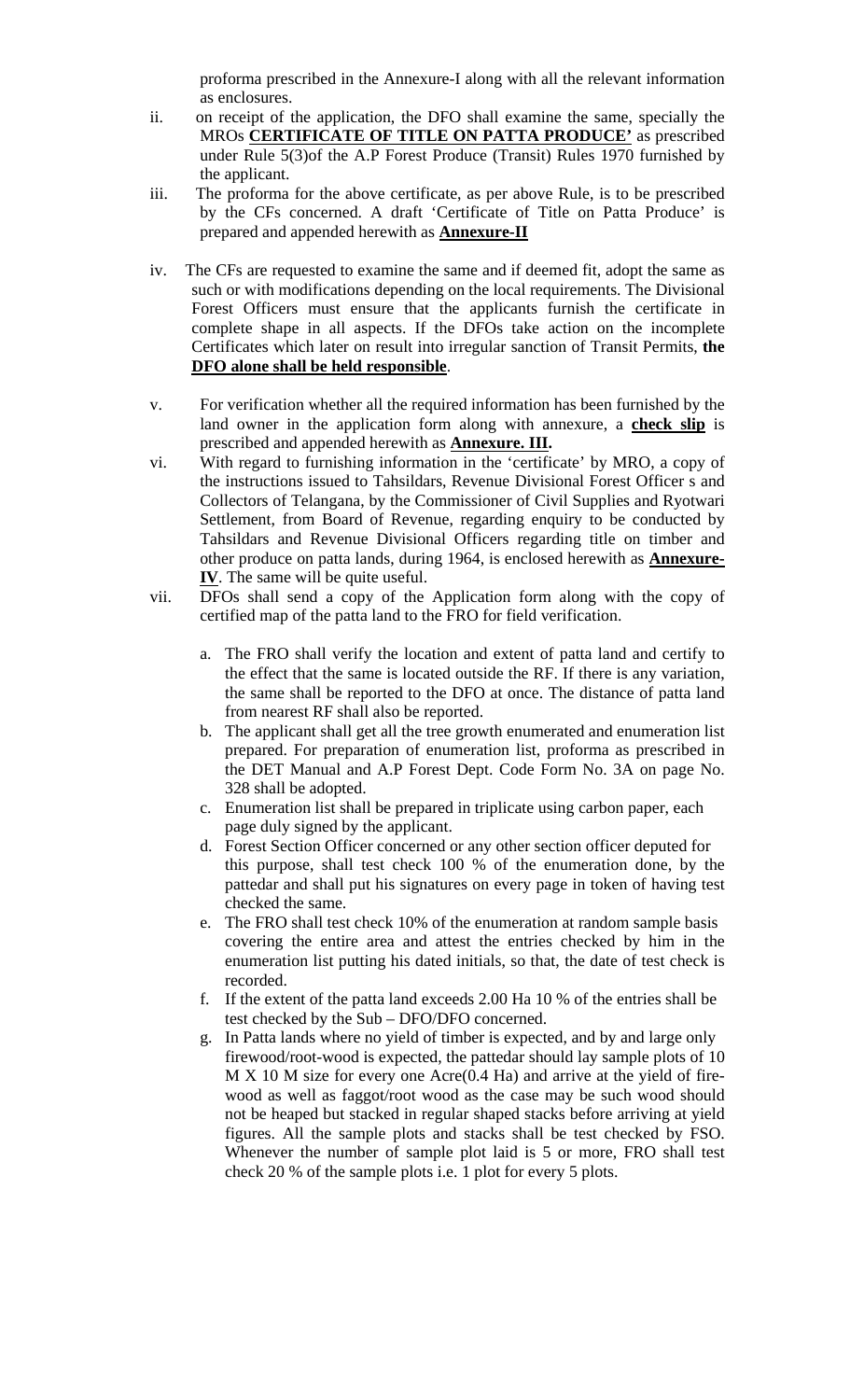- h. After due verification the FRO shall submit the enumeration list along with the estimate of yield of timber and fire/faggot/root-wood, species wise, and bamboo if any, to the DFO.
- i. All the expenses in marking, enumeration etc., will be paid by the pattedar/ applicant.
- j. On receipt of report from the FRO after due verification, the DFO shall accord permission for felling of the growth fixing time limit for execution of the task. The land owner shall take up felling of tree growth only after the due permission is granted.
- k. After felling of the growth, the pattedar shall prepare the list of timbers obtained species wise, as well as fire/faggot/root wood, and bamboo if any, in triplicate and submit to the FRO.
- l. The timber to be transported shall be digit numbered, firewood shall be stacked in regular shaped stacks e.g. square or rectangular stacks.
- m. The timber and firewood etc., so obtained shall be physically verified by the FSO, FRO, and Sub- DFO/DFO, before Transit Permits are issued by the DFO, in the same manner as mentioned in paras d to f above, i.e., 100% check by FSO deputed for the purpose, 10% check by the FRO covering the entire area and 10% by the Sub-DFO/DFO if the area exceeds 2.00 Ha. in extent.
- n. The timber and firewood etc., should be stored only at the site of extraction. Normally no permission for intermediate Depot shall be granted for this purpose.
- o. After physical verification of the timber, fire wood etc., obtained on felling and conversion at site, the required number of transit permits should be issued by the competent authority for removal of the pattaproduce.
- p. The permits shall be issued by the F. S.O or Forester after the timber is loaded into the lorries.
- q. After completion of the transport of produce, the FRO should submit a Completion report to the DFO giving details of the produce transported and number of T.Ps utilized, duly returning the used and unused T.Ps. Copy of the C.R should be marked to CF/PCCF if the permits are sanctioned by them.

**II-A. ISSUE OF TRANSIT PERMITS**: Transit permit is to be sanctioned by the Divisional Forest Officer (Territorial) upon recommendation from the Forest Range Officer after due verification of the material.

- i. All the transit permits should be written in triplicate, using two sided carbon papers for entries on duplicate and triplicate copies of T.Ps. In no case, separate entries be made on the original, duplicate and triplicate copies of the T.Ps.
- ii. All the columns of T.P should be filled in clearly. Validity period of the T.Ps should be kept at the minimum possible.
- iii. The original T.P should accompany the vehicle carrying the forest produce; the duplicate should be sent to the DFO within 48 hours of issue and the triplicate retained in the permit book.
- iv. The transit permit shall be accompanied by an attested (not a Xerox copy) copy of the proceedings of the DFO.

# **II-B. ACCOUNT OF PERMITS ISSUED AND PRODUCE TRANSPORTED**:

The details of the transit permits issued should be entered in separate register in the Range / Division office to be called as "Watch – Register of T.Ps issued in Patta Cases" in the following proforma.

| S. No Name of the land owner Proceeding No & Date Description of Quantity |            |                |  |
|---------------------------------------------------------------------------|------------|----------------|--|
| $\&$ his complete postal   of competent                                   |            | forest produce |  |
| address                                                                   | authority. |                |  |
|                                                                           |            |                |  |